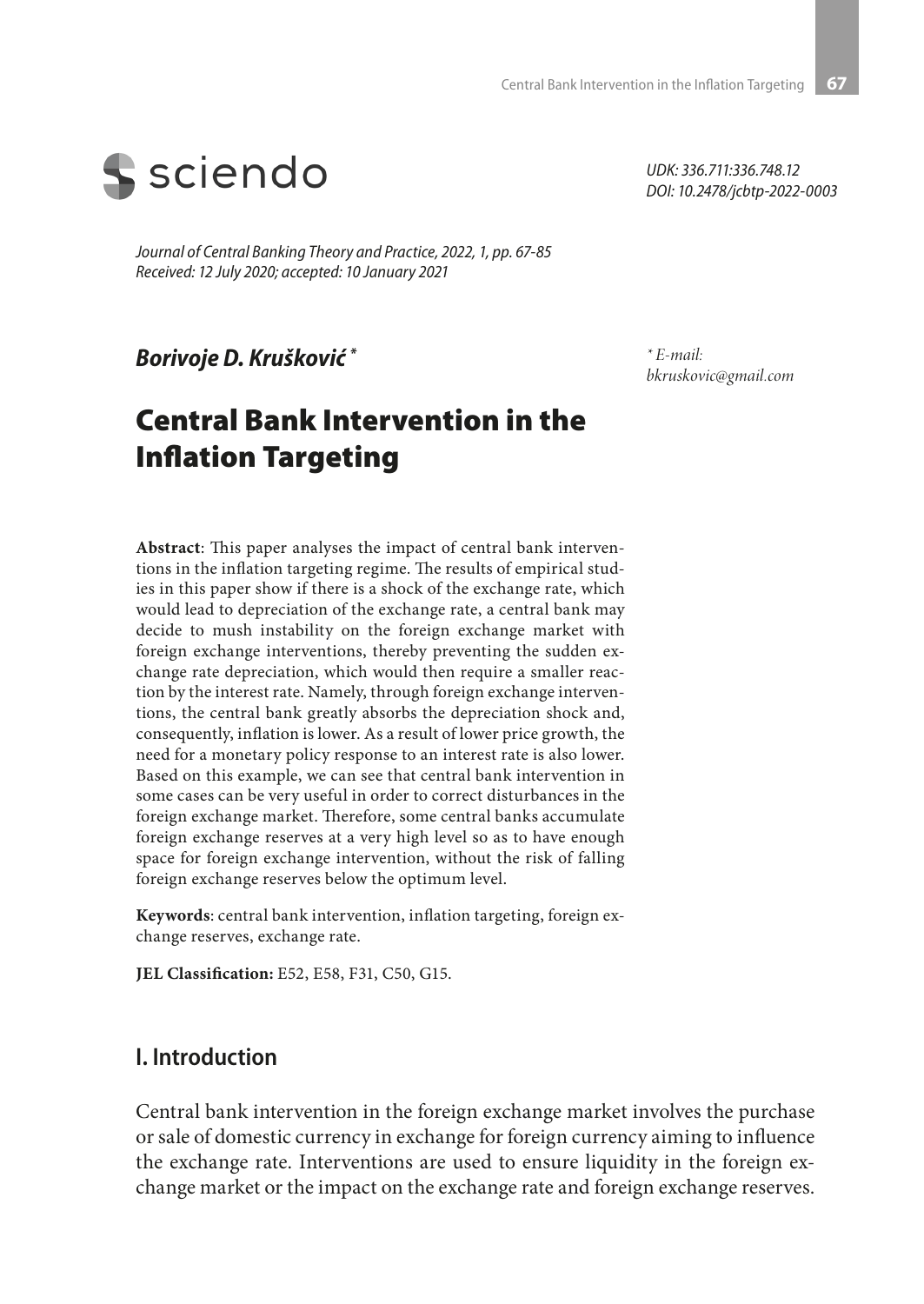Over the past several decades, financial markets and institutions in developed countries underwent radical transformation and a sudden expansion, induced by general trends in deregulation, liberalisation, globalisation, as well as computer technologies advances (Fabris, 2019). The frequency of intervention in developed countries has declined since the foreign exchange market in these countries is deep enough to absorb the major shocks. However, due to the lack of deep foreign exchange markets in developing and emerging countries, floating exchange rate regime may cause the collapse of the foreign exchange market and currency crisis.

For a small and open economy, the movement of the exchange rate has a significant impact on the economy, particularly on inflation and GDP. In addition, there may come to the breaking of the exchange rate. In this case, the central bank intervention may limit the degree of overshooting of the exchange rate, thus avoiding the negative impact and the need for expensive real macroeconomic adjustment. In a flexible exchange rate regime, there is no target exchange rate. Interventions are aimed at correcting and preventing excessive and persistent volatility of the exchange rate but not to oppose exchange rate variations that are in line with fundamentals. If the pressure on the exchange rate reflects the fundamental economic forces, then no intervention is needed but it is necessary to adjust the exchange rate. Exchange rate volatility may complicate the achievement of inflation targets.

The primary objective of a central bank is to act preventively to preclude the appearance of a crisis (Fabris, 2018). The role of central bank interventions depends on the monetary strategy. In exchange rate targeting (fixed exchange rate) regime, the central bank intervenes to achieve and maintain target exchange rate. In this regime, a direct connection (via interest rates) is established between the balance of payments and money supply. In other words, changing the balance (imbalance) of the balance of payments is equal to the change in foreign exchange reserves. The exchange rate is constant, and foreign exchange reserves are changing. The link between the balance of payments and money supply may be a partially interrupted sterilization (depending on the level of foreign exchange reserves and capital mobility). In the case of balance of payments deficit, the central bank needs to sell foreign exchange reserves and purchases domestic government bonds. In the case of a surplus, it should buy foreign exchange reserves and sell domestic government bonds. On the other hand, in inflation targeting (flexible exchange rate), if the cycle of exchange rate jeopardizes the achievement of the inflation target, the central bank should intervene in the foreign exchange market. In a flexible exchange rate regime, a direct connection (via the exchange rate) is established between the balance of payments and money supply. In other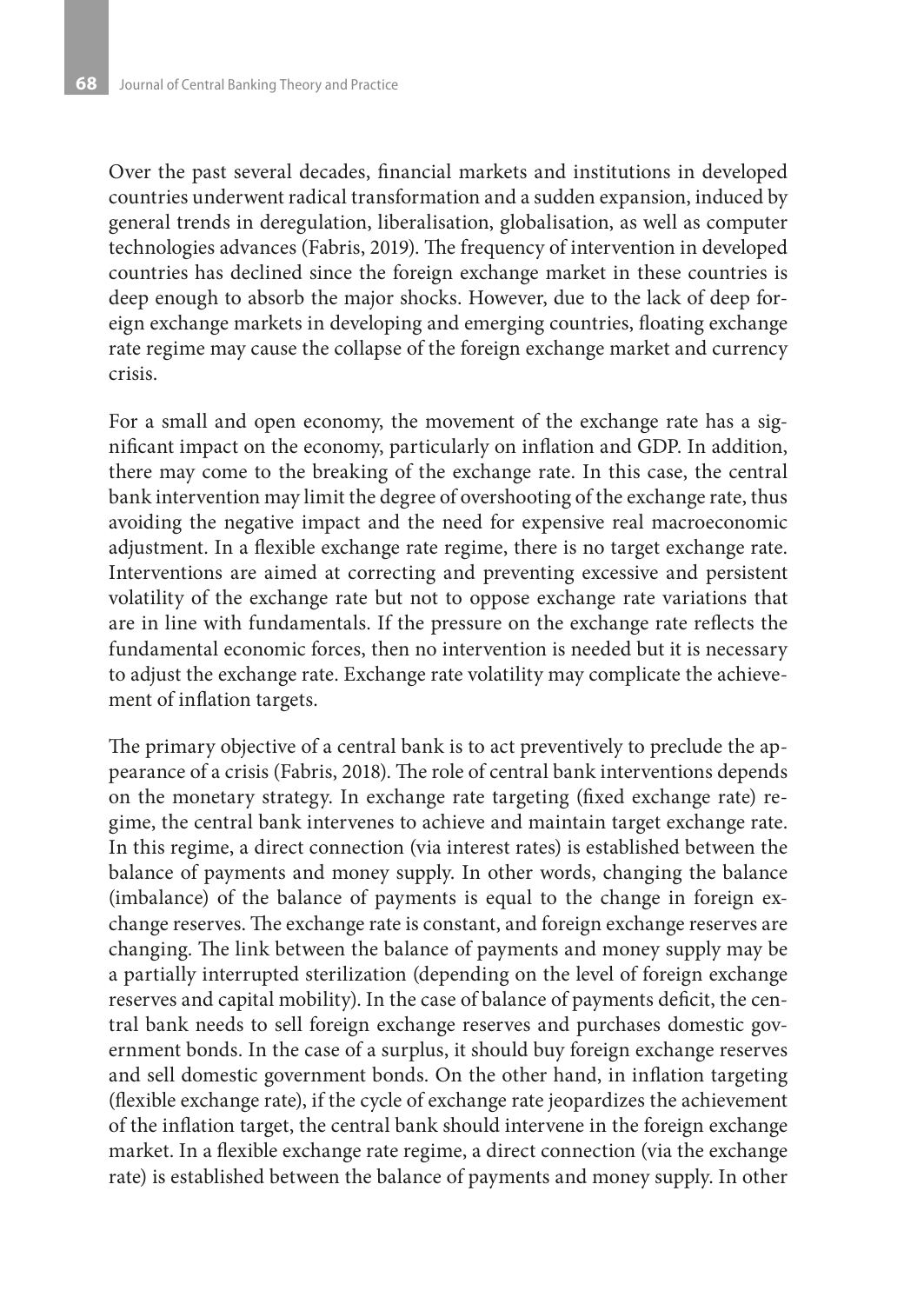words, changing the balance (imbalance) balance of payments is equal to the change in the exchange rate. Foreign exchange reserves are held constant, and the exchange rate changes. Therefore, inflation targeting does not exclude central bank intervention in the foreign exchange market. However, these central bank interventions are not aimed at achieving and maintaining the exchange rate target but rather on achieving and maintaining a defined inflation target that would be endangered by the exchange rate cycle.

There is a difference between interventions that change (non-sterile interventions) and interventions that do not change the monetary basis (sterilized interventions). Sterilization is a central bank operation that neutralizes the impact of foreign exchange intervention on money supply. It implies the purchase or sale of securities that correspond to the amount of intervention in the foreign exchange market, but are the opposite sign. Sterilization is estimated in the short term as a difference between net foreign assets and net domestic assets as it aims to maintain a constant money supply. Sterilization is usually the first reaction of monetary policy to a sudden increase in capital inflows. The net effect of sterilization is an unchanged monetary base, but the share of foreign exchange reserves in the fund of central bank assets is increasing. The purpose of sterilization is to prevent excessive appreciation of the real exchange rate. In the fixed exchange rate regime, a re-absorption of the domestic currency that is released into circulation is required to purchase an increased capital inflow (government central bank bonds) or an increase in the reserve requirement rate (limitation of bank loans). In the flexible exchange rate regime, the central principle of the central bank is not to intervene in the foreign exchange market at all. A sharp appreciation of the exchange rate would result in an increase in capital inflows. If the central bank wants to prevent the appreciation of the exchange rate, then it buys foreign currency on the foreign exchange market. In order to do this in a non-inflationary manner, it issues government bonds to limit bank loans.

Central bank interventions have a slight influence on the real exchange rate if the foreign reserves accumulation increases the monetary base and inflation for the amount of nominal appreciation of the exchange rate. The real exchange rate is constant when the nominal exchange rate changes in proportion to the inflationary differential. Via the neutralizing effect of foreign exchange intervention on a monetary basis, sterilization allows the central bank to affect the real exchange rate. However, over time it is increasingly difficult to sterilize. The problem is that sterilization only prolongs the imbalance of the balance of payments because it is an automatic adjustment mechanism that provides foreign exchange reserves flows in the monetary approach to the balance of payments. Another potential problem is a quasi-fiscal deficit. If a central bank has to pay a high interest rate to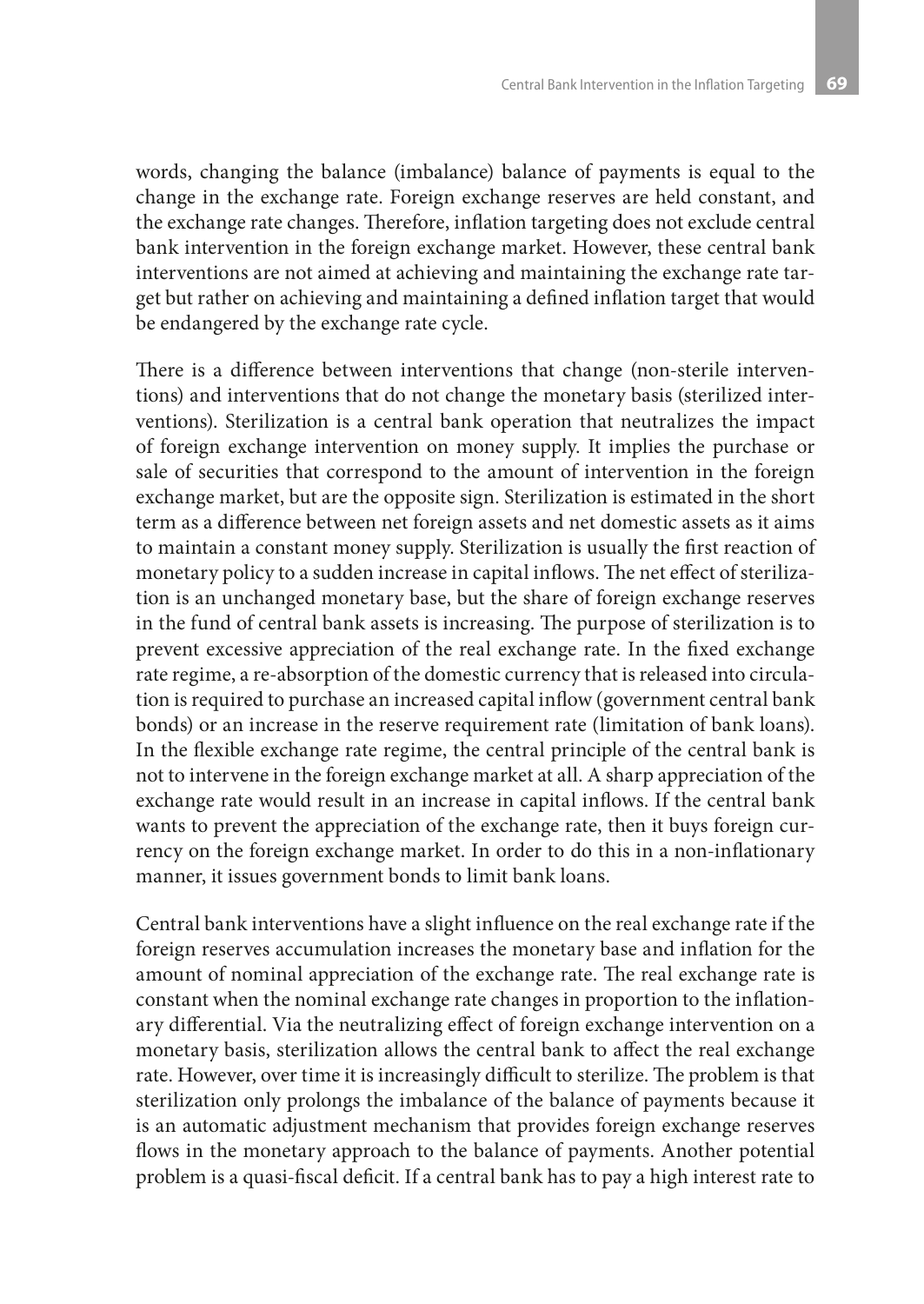encourage the private sector to absorb "sterilization bonds" whilst achieving a low interest rate on foreign securities, it then records a deficit.

The basic hypothesis to be tested in this paper is the analysis of the efficiency of central bank interventions on the foreign exchange market in inflation targeting. The rest of this paper is organized as follows. Section 2 considers a preliminary examination of literature from the relevant scientific field. The hypotheses of interest are given in Section 3 that also describes the econometric model to be used in the analysis of central bank intervention in inflation targeting and considers the data, methodologies and variables used in the study. A discussion of the results and implications is given in Section 4. Section 5 provides concluding observations and recommendations for future research based on empirical research in this paper.

### **II. Literature Review**

Katusiime & Agbola (2018) show that foreign exchange interventions a mixed impact on the volatility of the exchange rate and find that inflation targeting is capable of curbing temporary exchange rate shocks. Empirical results indicate that while order flow is capable of reducing exchange rate volatility, an increase in the operating target rate tends to exacerbate exchange rate volatility. They argued that inflation targeting is an effective monetary policy tool for curbing exchange rate volatility. Mundaca (2018) found that interventions in the foreign exchange market by the Banco Central de Reserva del Peru have been effective in moving the sol/USD in the intended direction during both the past managed floating regime and the current inflation targeting regime. However, interventions have increased the volatility of the sol/USD and this has continued very strongly under the inflation targeting regime. A conclusion is that the Banco Central de Reserva del Peru might not yet have gained a sufficiently strong reputation to effectively reduce the exchange-rate volatility. Dutt (2018) seeks to estimate the costs of foreign exchange intervention undertaken by central banks around the world, and examines how these costs are affected by country characteristics and also the variation of the costs between advanced and developing countries, including the effect of policy tools on these costs. Abbuy (2018) investigated the effectiveness of foreign exchange intervention of central banks of Canada and Switzerland and showed that interventions generally reduce exchange rates volatility. However, the Swiss National Bank seemed to be more efficient in stabilizing its currency than the Bank of Canada whose interventions, despite being effective, have failed to stabilize the country`s currency. Guler (2020) found that announcement of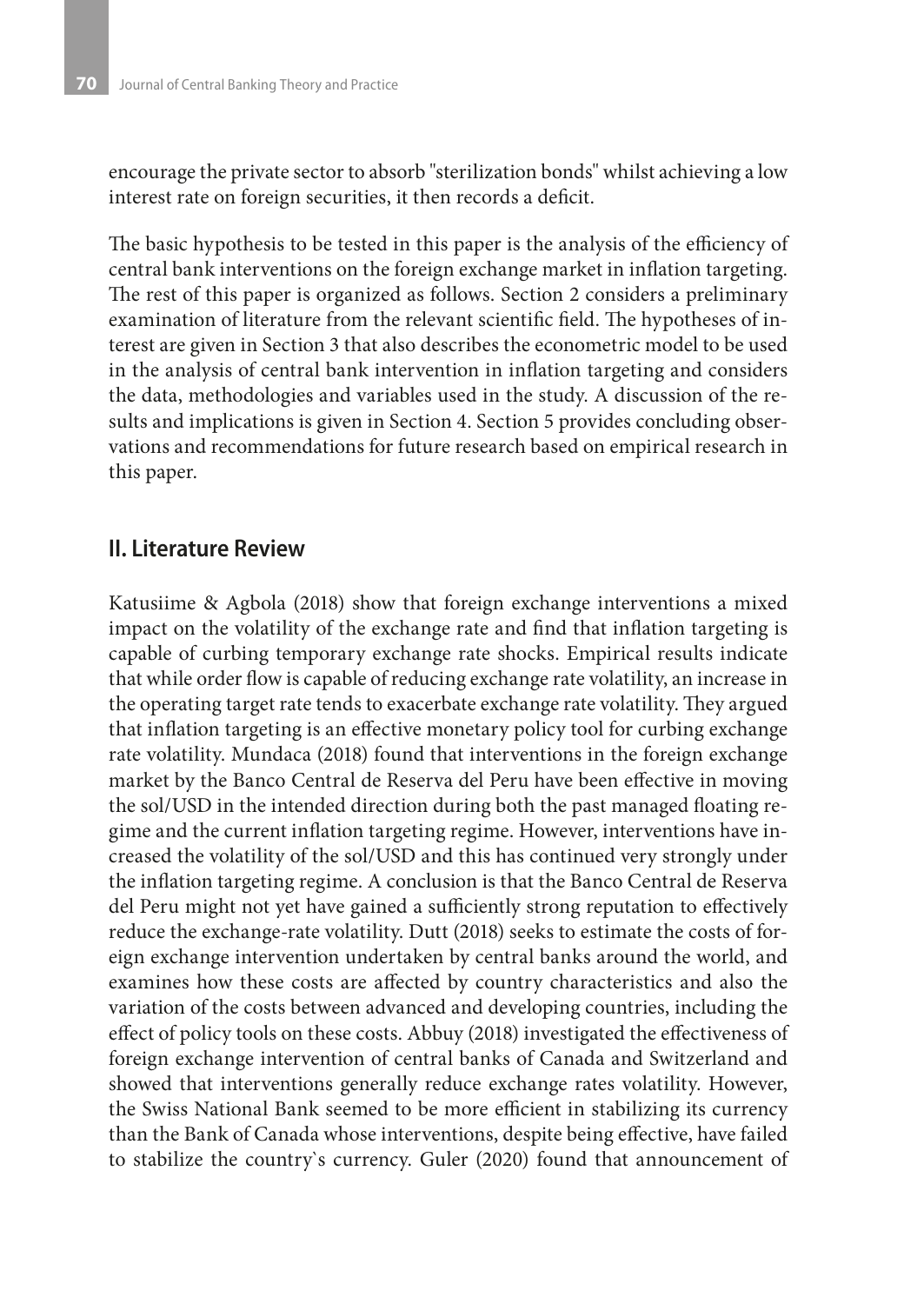an inflation target that is not supported by credibility would not be enough to anchor inflation expectations.

Chang (2017) showed that central bank sterilization may (or may not) have real effects because it changes the net credit position of the central bank vis-à-vis financial intermediaries, thereby affecting external debt limits. A sterilized sale of foreign exchange reserves relaxes the constraints by reducing the central banks debt to domestic banks, freeing resources to increase the supply of credit to domestic agents. Fratzscher, Gloede, Menkhoff, Sarno and Stöhr, (2017) examined central bank intervention based on daily data covering 33 countries from 1995 to 2011 and found that central bank intervention is widely used as an effective policy tool with a success rate over 80 percent under some criteria. The policy works well in terms of smoothing the path of exchange rates, and in stabilizing the exchange rate in countries with narrow band regimes. Cavallino (2017) studied capital flows shocks that cause inefficient exchange rate fluctuations that trigger boom-bust cycles in the domestic economy and showed that the optimal policy response on capital flows shocks is to partially stabilize these fluctuations using both foreign exchange intervention and monetary policy. The optimal foreign exchange intervention leans against the wind and stabilizes the path of the exchange rate: following an increase (decrease) in the foreign demand for domestic assets, the central bank increases (decreases) their net supply and accumulates (decumulates) foreign reserves. By doing so, the central bank stabilizes the path of the exchange rate and smooths out fluctuations in domestic consumption. Simultaneously, the central bank reduces (increases) the nominal interest rate in order to reduce the relative price of domestic goods and mitigate the output gap. Foreign exchange intervention is not a mere substitute for monetary policy but these are just two tools that complement each other. Fanelli and Straub (2017) developed a theory of foreign exchange interventions in a small and open economy with limited capital mobility. Home and foreign bond markets are segmented and intermediaries are limited in their capacity to arbitrage across markets. As a result, the central bank can implement nonzero spreads by managing its portfolio. Crucially, spreads are inherently costly, over and above the standard costs from distorting households' consumption profiles. Optimal central bank interventions balance these costs with terms of trade benefits. They showed that central bank intervention leans against the wind of global capital flows to avoid excessive currency appreciation.

Montoro and Ortiz (2016) analysed the effectiveness of different strategies of central bank intervention (e.g. unanticipated operations or via a preannounced rule) to affect volatility of the exchange rate and the transmission mechanism of the interest rate and found that: central bank intervention has a strong interaction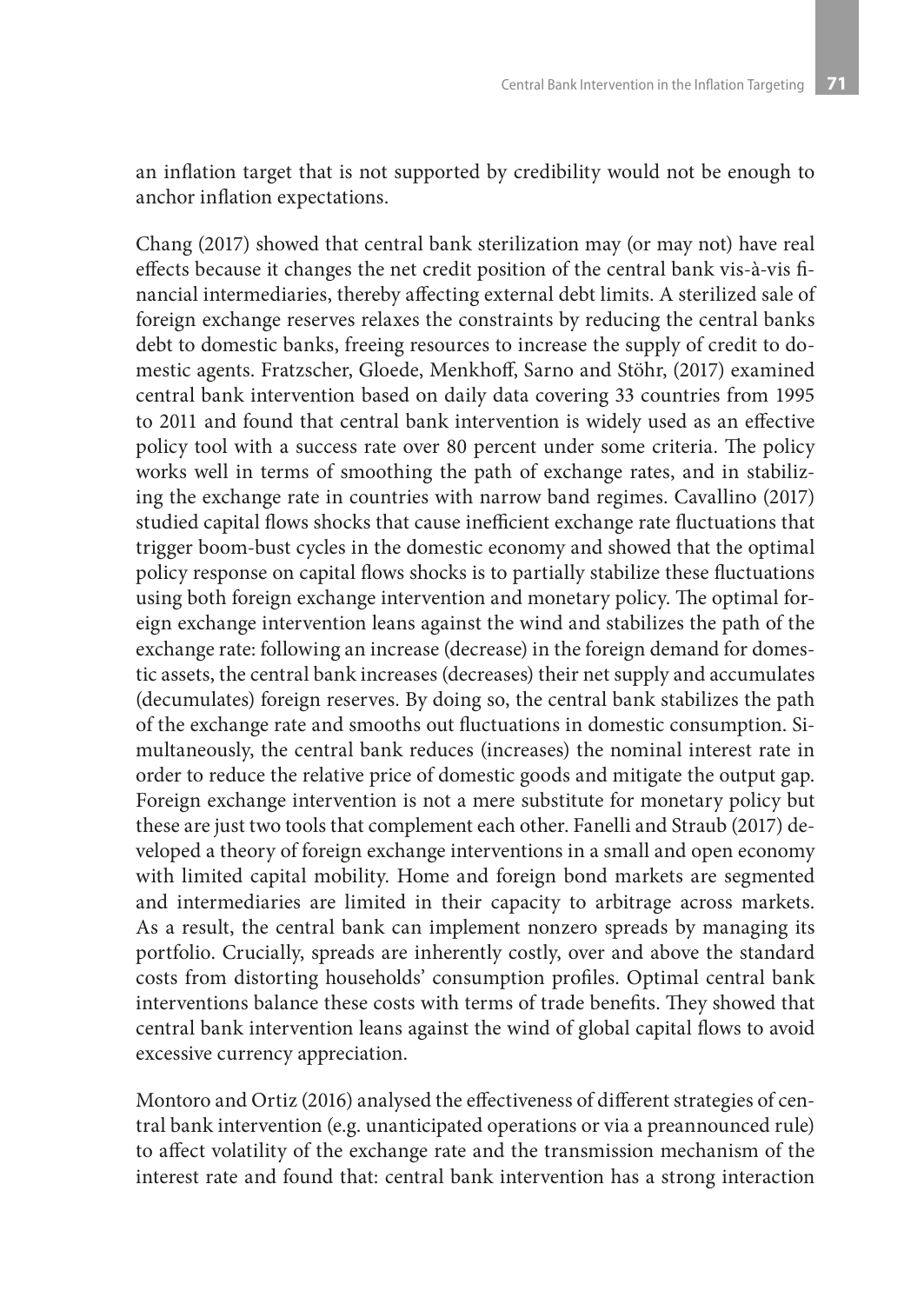with monetary policy in general equilibrium; central bank intervention rules can have stronger stabilisation power than discretion in response to shocks because they exploit the expectations channel and there are some trade-offs in the use of central bank intervention since it can help isolate the economy from external financial shocks, but it prevents some necessary adjustments to the exchange rate as a response to nominal and real external shocks. Cun and Li (2016) showed that both M2 and bank credit had significantly increased during the sterilized intervention period, regardless of monetary base being kept unaffected, implying an increase in money multiplier. As banks' holdings of central bank bills increase, they hold less excess reserves, leading to a higher money multiplier and expansions of banks' balance sheets. Comparing to open market operation, raising required reserve ratio, which directly freezes the increase in monetary base caused by intervention, can be more effective for stabilizing the economy. When the central bank is allowed to use reserve requirement as an additional policy instrument, the fluctuations in macroeconomic variables are significantly reduced. Trivedi and Srinivasan (2016) find that direct central bank intervention through sale or purchase of foreign currency is not successful in influencing the direction of exchange rate movement and does not have any statistically significant impact on volatility as corroborated by both monthly and daily data. Blanchard, Adler and de Carvalho Filho (2015) found that larger foreign exchange intervention leads to less exchange rate appreciation in response to gross inflows. Fatum (2015) showed that when interest rates are zero intervention works through the portfolio-balance channel.

Williams (2014) found critical issues for inflation targeting going forward: the constraint of the zero lower bound on nominal interest rates and the appropriate role of monetary policy in supporting financial stability. This has led to the development of alternative approaches to inflation targeting that offer, in theory, potential advantages with respect to the zero lower bound and financial stability. Choi & Jin (2014) investigated whether China can benefit from a trade surplus in one period, using it to pay off the debt in the next period by manipulating the exchange rates. If the marginal utility of income is non-increasing in the exchange rate, then the equilibrium exchange rates that yield a trade balance in each period maximize the total utility over two periods, regardless of the interest rate. Daude, Levy Yeyati & Nagengast (2014) found that, on average, intervention is effective in moving the real exchange rate in the desired direction, controlling for deviations from the equilibrium and short-term changes in fundamentals and global financial variables. They found little evidence of asymmetries in the effect of sales and purchases, but some evidence of more effective interventions for large deviations from the equilibrium. Atish, Ostry and Chamon (2014) showed that in the presence of domestic or foreign shocks, discretionary policies or inflation target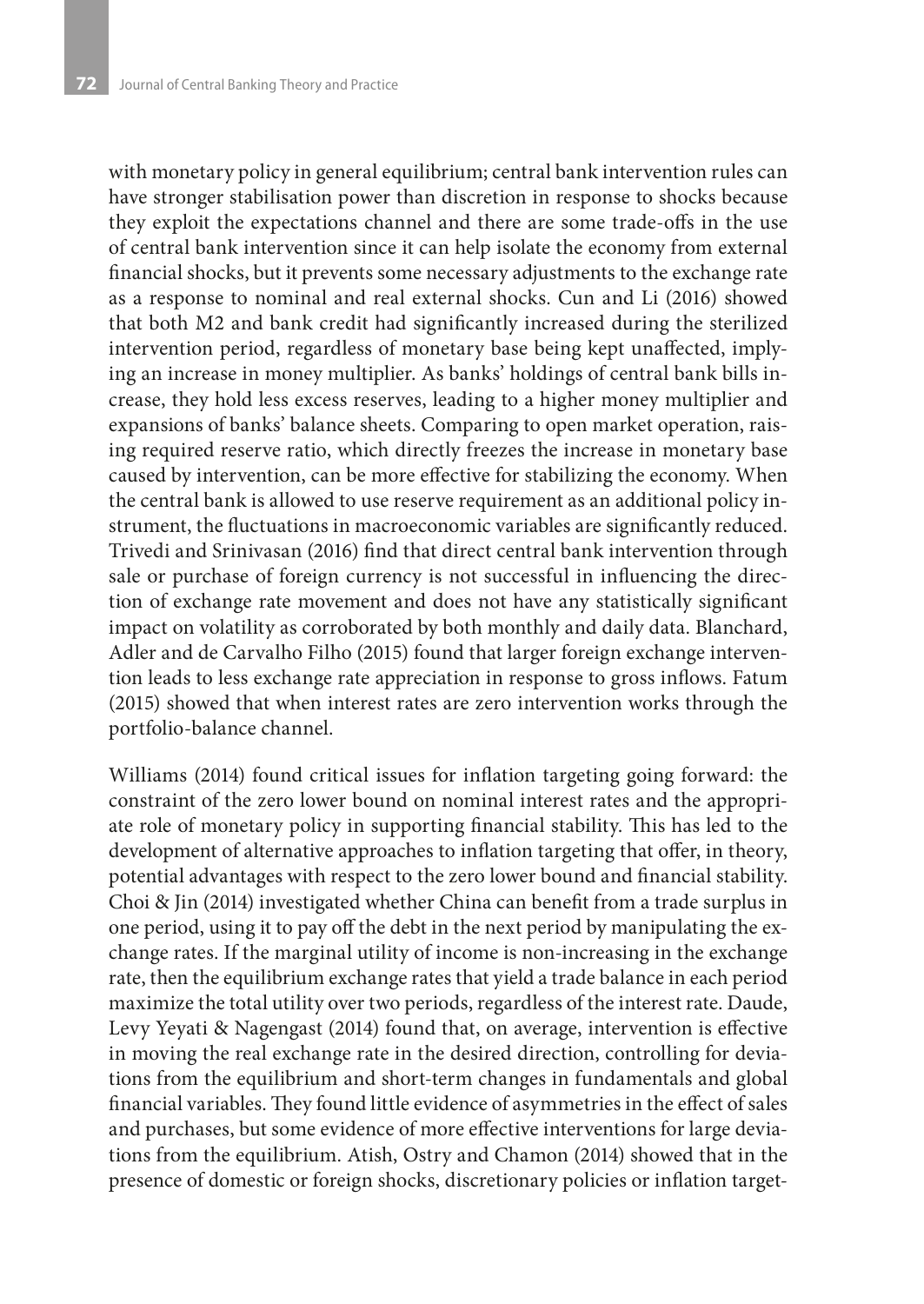ing may be preferable, depending on the severity of time inconsistency problems. The use of central bank intervention as a second instrument improves welfare under both regimes, but more so under inflation targeting. Adler and Tovar (2014) suggested that interventions slow the pace of appreciation, but the effects decrease rapidly with the degree of capital account openness. At the same time, interventions are more effective in the context of already overvalued exchange rates. Fatum and Yamamoto (2014) found no evidence that small central bank interventions exert a discernible influence on the exchange rate while large central bank interventions significantly influence the exchange rate in the theoretically consistent manner. They concluded that small central bank interventions may not be considered a determinant of the exchange rate while large central bank interventions constitute an important element in our understanding, and modelling, of the exchange rate.

Canzoneri and Cumby (2013) showed that discretion may be the better part of valour: pure inflation targeting may come closer to the optimal policy than exchange rate smoothing. A secondary result may also be of some interest: foreign exchange interventions have a stronger impact on inflation and output in an inflation targeting regime than do sterilized interventions; the Taylor rule augments the effects of a given intervention. Fernandes (2013) found that the behaviour of some variables (risk premium, the deviations of the real from its prior trend, comparison of the performance of the real with that of similar currencies, the volatility of markets and of the exchange rate) strongly influence the likelihood of central bank intervention. He also concluded that the central bank intervention a day earlier increases the likelihood of a new intervention. Cheng, Das and Shimatani (2013) found that the central bank interventions in Japan had increased market volatility which not only caused short-lived positive jumps but were also persistent over time. They did not find any evidence that interventions were effective in influencing the exchange rate returns for the entire sample period. Fry-McKibbin & Wanaguru (2013) found that in the low volatility period in the first part of the sample, the central bank is successful in influencing the exchange rate when pressure is to appreciate, accumulating foreign exchange reserves. The same model estimated for the global volatility period in the second part of the sample shows the central bank intervenes to mitigate excessive exchange rate volatility in line with the short-term objective. The results point to the need to consider the cross-currency market interdependence between emerging markets when modelling intervention. Fatum, Pedersen & Sorensen (2013) showed that central bank intervention purchases and sales both exert a significant influence on the exchange rate spread, but in opposite directions: intervention purchases of the smaller currency, on average, reduce the spread while intervention sales, on average, increase the spread. They also showed that central bank intervention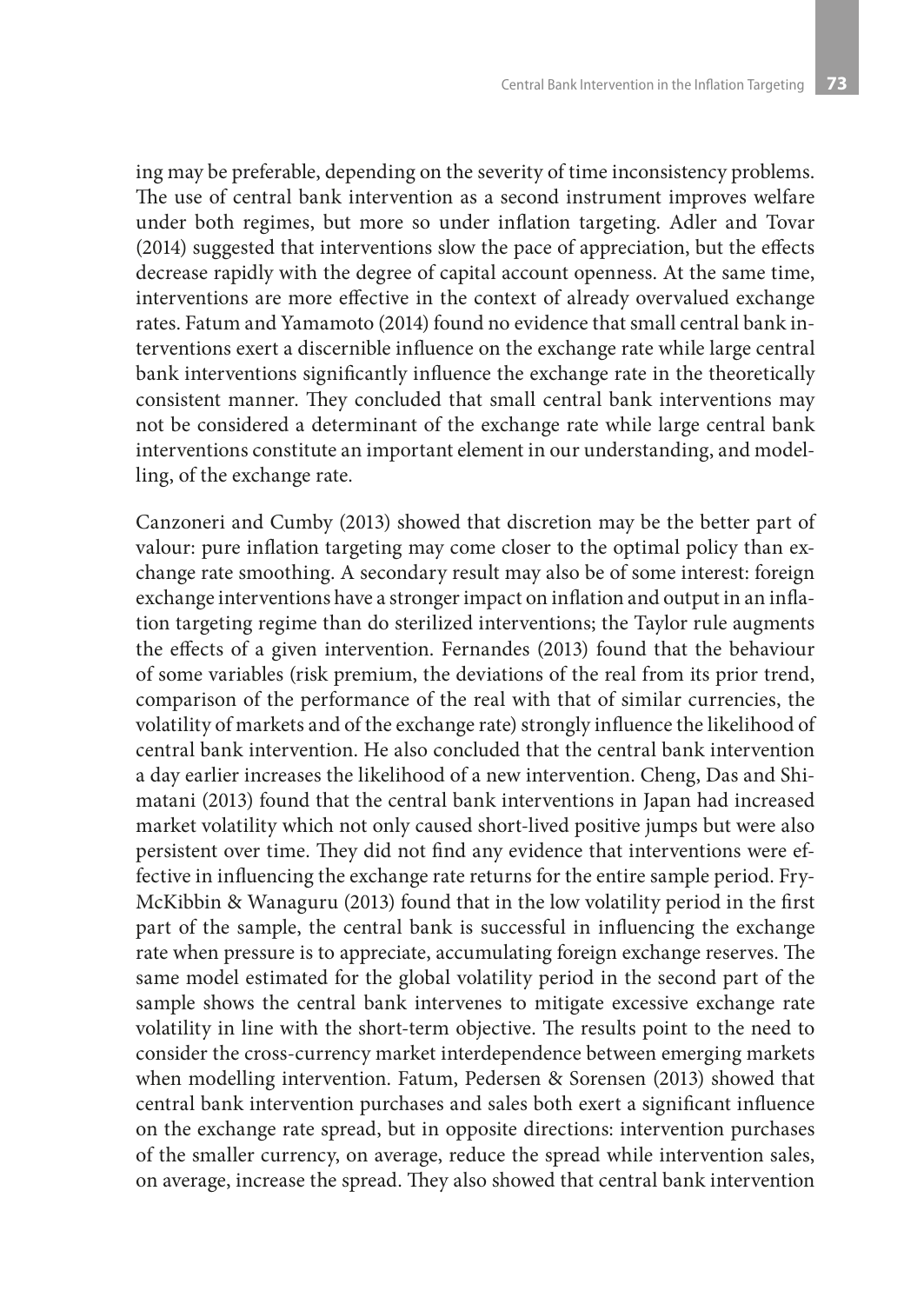only affects the exchange rate spread when the state of the market is not abnormally volatile. Their results are consistent with the notion that illiquidity arises when traders fear speculative pressure against the smaller currency. Jin & Choi (2013) showed possible gains from central bank intervention using a two-period framework in which a trade surplus in one period must be offset by a trade deficit in the next period. It is shown that when the interest rate is zero, the optimal policy is non-intervention. If the interest rate is positive, a country may earn positive profits by incurring a trade surplus in the first period. However, there is an upper bound for optimal trade surplus. A country actually may lose money if the rate of devaluation below the equilibrium is greater than the interest rate. Basu & Varoudakis (2013) showed that when the foreign exchange market includes some large strategic participants, the central bank can achieve superior outcomes if intervention takes the form of a rule or "schedule," indicating commitments to buying and selling different quantities of foreign currency conditional on the exchange rate. Exchange rate management and reserve management can then be treated as two independent objectives by the central bank. This would enable a central bank to pursue exchange rate objectives with minimum reserve changes, or achieve reserve targets with minimum impact on the exchange rate. Broto (2013) analysed the effects of daily forex interventions in four Latin American countries with inflation targets (Chile, Colombia, Mexico and Peru) and found that first interventions, either isolated or initial, reduce exchange rate volatility, as a rule, although their size plays a minor role. Results support the signalling effect of central bank interventions under inflation targeting regimes. Humpage (2013) found that Switzerland's recent experience goes a long way to illustrate why the foreign-exchange intervention did not afford the Swiss National Bank with a means of systematically affecting the franc independent of Swiss monetary policy, and it left the Bank exposed to foreign-exchange losses. To affect exchange rates, central banks must change their monetary policies.

Suardi & Chang (2012) found purchases and sales of US dollars intervention produces correlation asymmetry in the USA but not in Japan and Germany. Furthermore, the conditional correlation is stronger when central bank intervention frequency and amount increase. Menkhoff (2012) found that interventions in emerging markets are different from those in advanced economies. Central banks have considerable leverage, derived from relatively high reserves, some non-sterilization, the central bank's information advantage and capital controls. Consequently, these interventions often successfully impact the level and volatility of exchange rates. Goyal & Arora (2012) found that variations in the euro/ dollar rate strongly affect the rupee/dollar level and volatility. The interest rate differential has strong perverse effects, tending to increase variance and depreciate exchange rate in India. News decreases volatility as it adds to scarce informa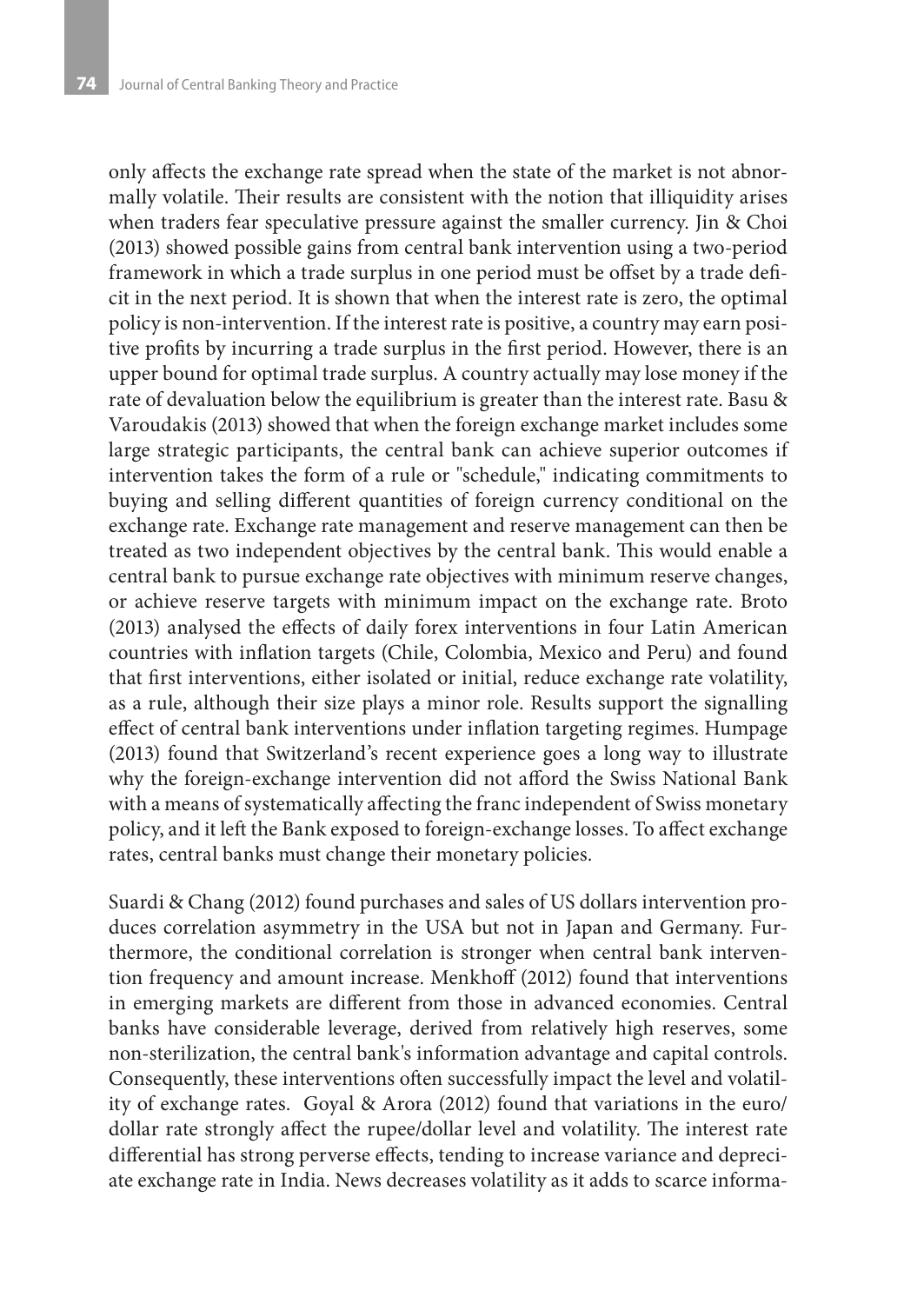tion. Domestic policy variables affect both level and volatility, and persist at the monthly frequency, but sometimes work at cross-purposes. Berganza & Broto (2012) found that although inflation targeting leads to higher exchange rate instability than alternative monetary strategies, central bank interventions in some countries that adopted inflation targeting have been more effective to lower volatility than in countries that did not adopt inflation targeting.

Adler & Tovar (2011) showed that central bank interventions slow the pace of appreciation exchange rate but the effects decrease rapidly with the degree of capital account openness. At the same time, interventions are more effective in the context of already overvalued exchange rates. Garcia, Restrepo and Roger (2011) point out that smoothing the exchange rate helps both financially-robust economies and financially-vulnerable emerging economies in handling risk premium shocks and, given a small weight placed on the exchange rate, the effects on inflation and output volatility are minimal with demand and cost-push shocks. Financially-vulnerable economies are especially likely to benefit from exchange rate smoothing due to perverse movements of the exchange rate they experience when hit by demand shocks and being more prone to risk premium shocks.

### **III. Empirical data and results**

Developing countries and emerging countries that have adopted inflation targeting, in addition to interest rates, increasingly use central bank intervention as an auxiliary instrument to mitigate shocks in the foreign exchange market. Traditional models which central bank use as an auxiliary tool in the decision making of monetary policy generally do not include this channel. However, conventional models of strict inflation targeting do not deal with the variability of the exchange rate and the stability of financial markets. Since the intervention has been increasingly used by central banks to prevent the cycle of the exchange rate, it is necessary to include this channel in the model. This channel function so that, in case of sudden depreciation of the exchange rate, the central bank intervenes by selling foreign exchange reserves and thereby prevents the overflow of depreciation on domestic prices, or vice versa, in the case of appreciation, it intervenes by buying foreign currency and accumulating foreign exchange reserves.

Central bank interventions (*FX* int) in the model are defined by the equation:

$$
FX \text{ int}_{t} = \omega^1 \cdot (s_t - s_{t-1}) \tag{1}
$$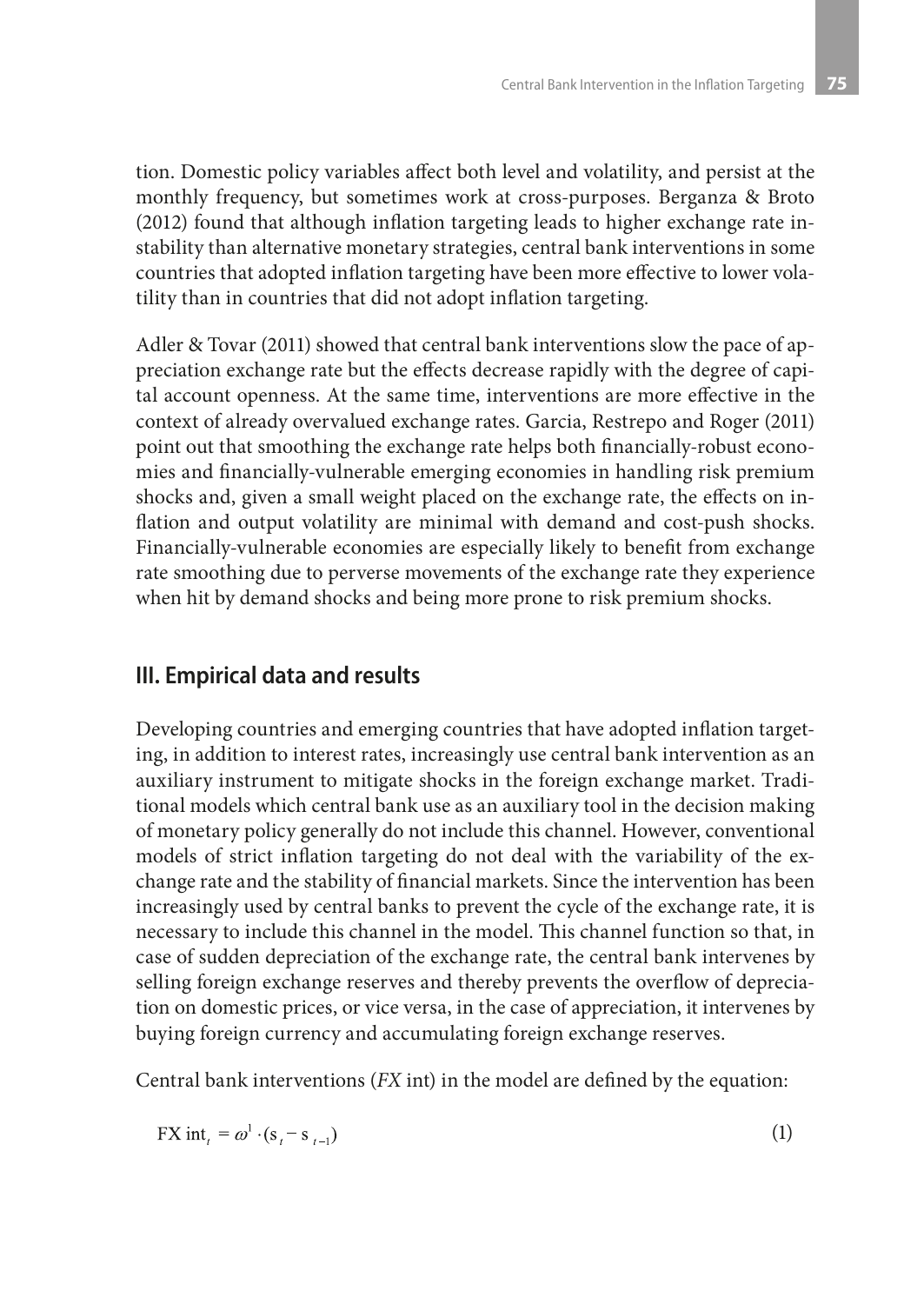where  $(s, -s_{n-1})$  represents the change in the exchange rate at which the central bank reacts, and parameter  $\omega^1$  reflecting the preferences of the central bank to use foreign exchange intervention to prevent the cycle of exchange rates. If we want to model the behaviour of the central bank that does not use foreign exchange intervention, the value of this parameter should be set to zero, which excludes this channel.

The exchange rate in inflation targeting is determined on the basis of uncovered interest parity, whose equation looks like this:

$$
s_{t} = Es_{t+1} + (-i_{t} + i_{t}^{*} + prem_{t}) + \varepsilon_{t}^{s}
$$
 (2)

For the easier understanding of this equation, let us rearrange it the way to put the expected change in the exchange rate  $(Es_{t+1} - s_t)$  to the left, while the other differences in the returns on the two interest rates remain on the right side.

$$
Es_{t+1} - s_t = \left(i_t - \left(i_t^* + prem_t\right)\right) - \varepsilon_t^s \tag{3}
$$

Return on investment in a foreign exchange market is measured by the difference in yields of the two currencies. The starting point is the return obtained on a secure foreign currency  $(i)$  as the minimum that is expected. Due to the lack of confidence of the participants in the foreign exchange market, they require extra yield that in the equation represents the risk premium of the country (prem). If a central bank offers higher yields (*i*) than the local currency neutral  $(i + prem)$ , the domestic currency will become more attractive, which will lead to appreciation of the exchange rate  $(s)$ . As yields on two currencies tend to equalize, it means the expectation of exchange rate depreciation in the future  $(E_{S_{i,j}})$ . In other words, the uncovered interest parity implies that, due to rising interest rates, exchange rate appreciates but the expectation is that it will depreciate because after every appreciation of the exchange rate, depreciation follows and vice versa. The shock  $(\varepsilon)$  in the equation represents a disturbance in the economy that is not included in the model and it affects the movement of the exchange rate.

The equation of uncovered interest parity in the model proposed here has been modified to include the effect of central bank interventions in the foreign exchange market:

$$
s_{t} = Es_{t+1} + (-i_{t} + i_{t}^{*} + prem_{t}) - \omega^{fs} \cdot FX \text{int}_{t} + \varepsilon_{t}^{s}
$$
(4)

The parameter ( $\omega^{f(x)}$ ) represents the estimated effect that central bank intervention had on the exchange rate cycle and it can depend on many factors such as liquid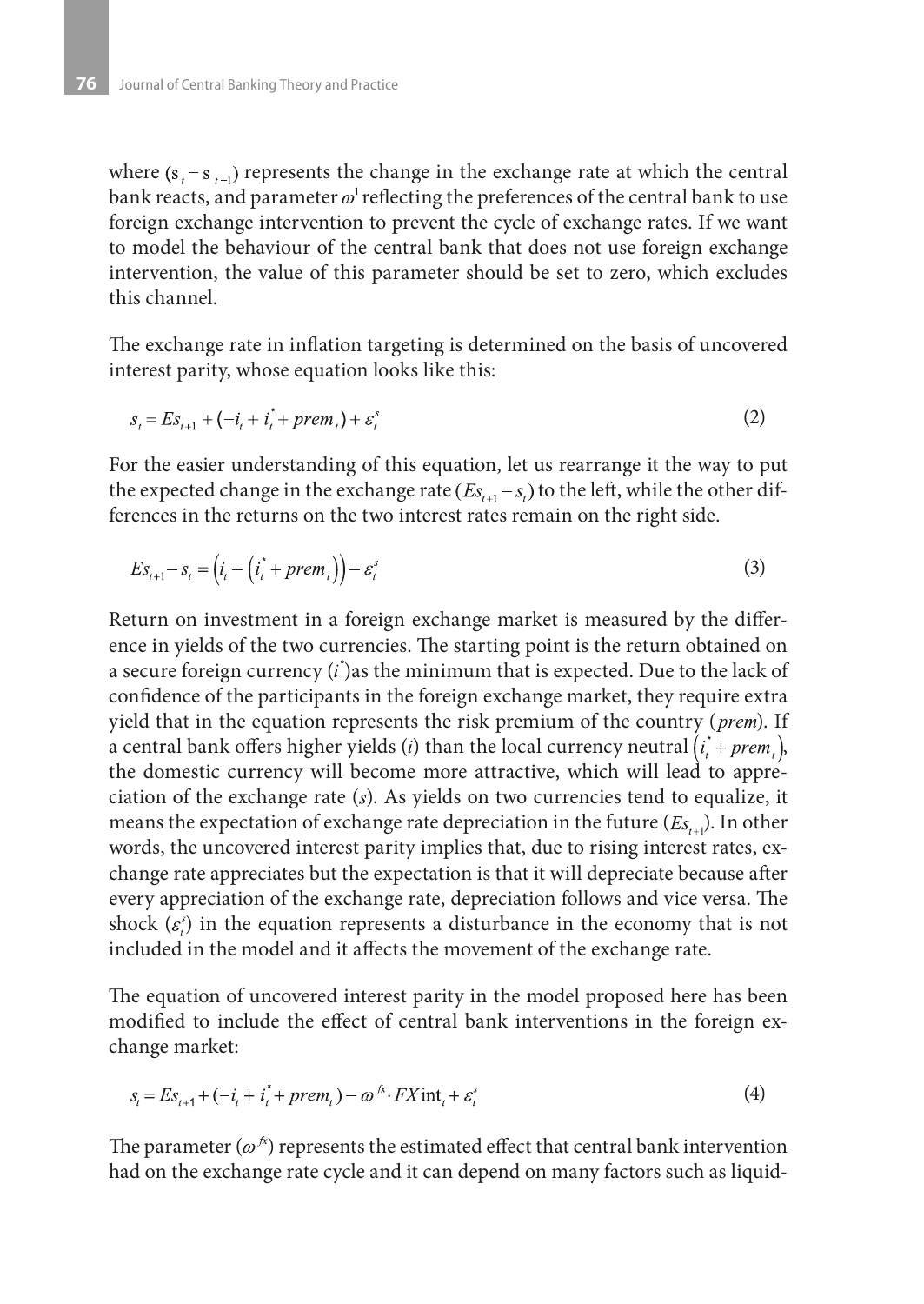ity of the financial system, central bank credibility, the political situation in the country, etc. If there is a depreciation shock  $(\varepsilon)$  to any movement of the exchange rate, the central bank reacts with foreign exchange interventions (equation 1). In this way, the central bank increases the demand for domestic currency, which neutralizes the effect of the initial depreciation shock. If we assume that the central bank will intervene in the foreign exchange market, i.e. if the parameter  $\omega^{\dagger}$  in equation (1) is set to zero, the variable ( $FX$ int) will have no movement, so equation (4) reduces to equation (2).

# **IV. Results and discussion**

The following discussion is on displayed transmissions depreciation of the exchange rate shock in inflation targeting with and without the use of central bank interventions. As this is a linear model, this means that the reaction to the appreciation shock looked exactly the same, only with the opposite sign, i.e. instead of growth we would see a fall and vice versa.

To perform this exercise, MatLab software package with additional tools IRIS was used that contains a package of functions for solving the model and perform various calculations based on them. It creates a simulation of the period of 20 quarters (5 years) in which it is assumed that there is a one-time shock in the first period, and then it disappears.

If it comes to an exchange rate shock, which may be due to some instability in the foreign exchange market, it can lead to depreciation of the exchange rate. This depreciation would mean a rise in import prices, which could then spread to domestic prices. The central bank may react to the shock by increasing interest rates, which would neutralize the effects of depreciation shock. However, the higher interest rates would mean a restrictive monetary policy, which would then have negative consequences on the output gap. If the central bank estimates that the exchange rate shock is temporary, it may decide to stifle the foreign exchange market instability with foreign exchange interventions, which would then require a lower response interest rate.

Figure 1 shows the simulations of one-percentage (4% annualized) exchange rate shock and the responses by two central banks. The solid line represents a central bank that has adopted a strict inflation targeting, without foreign exchange intervention, while the dashed line represents the central bank that has made foreign exchange interventions to prevent sudden exchange rate cycle.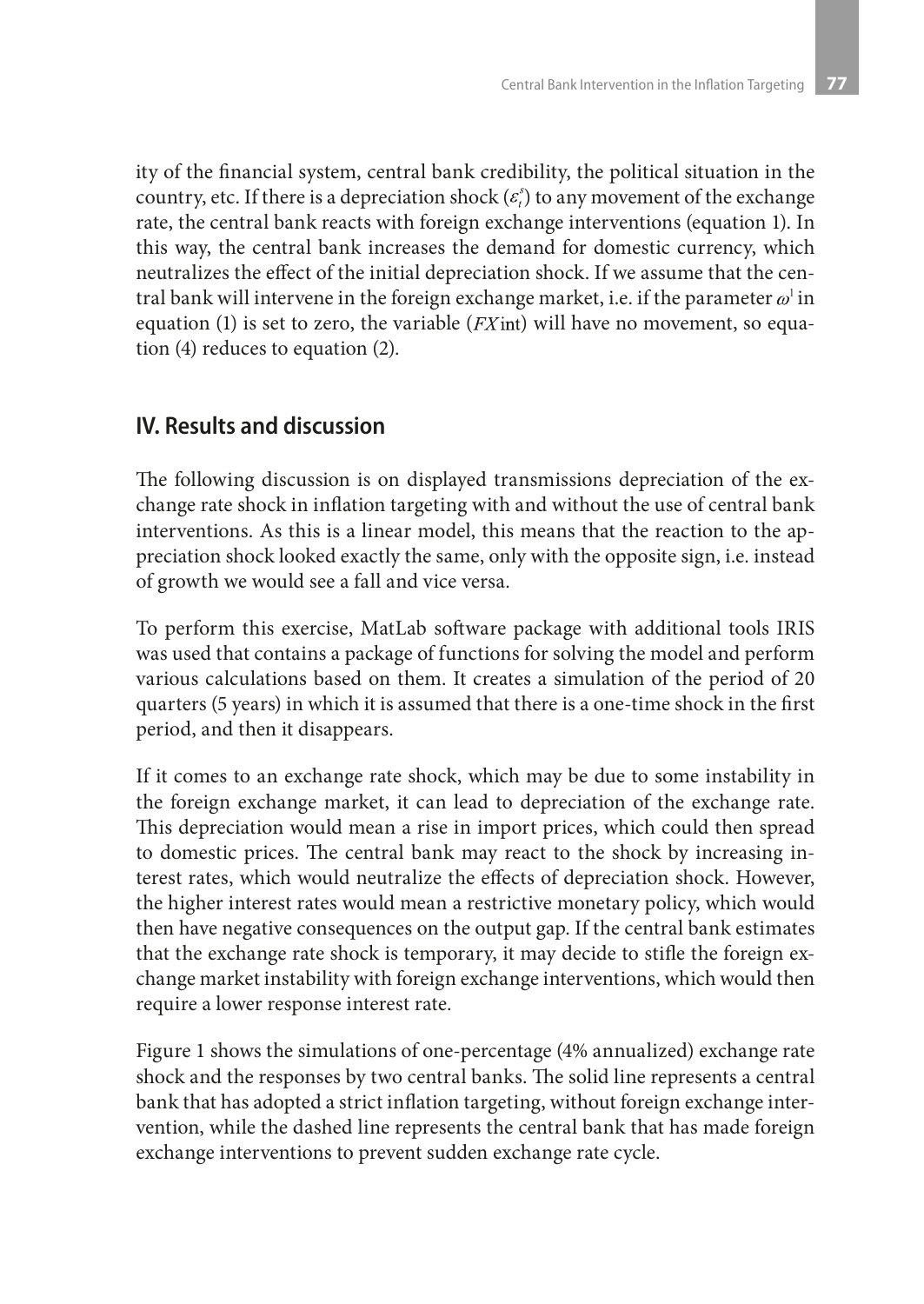Note that the central bank that has not intervened in the foreign exchange market recorded a higher depreciation of the exchange rate, and thus the higher price increase. Although the opening of depreciation gap had a positive effect on the output gap in this case, after some time, when the effects of depreciation gap have been absorbed, tight monetary policy will prevail, which is why the output in the coming period falls below the equilibrium state (negative output gap).

In the case of the other central bank, which uses foreign exchange reserves as an auxiliary instrument, we can observe small changes in the economy. The foreign exchange intervention has largely absorbed the depreciation shock and, therefore, we see lower inflation. As a result of lower price growth, the need for the reaction of monetary policy interest rate is also lower.



**Figure 1: Exchange rate shock**

Source: Author`s calculations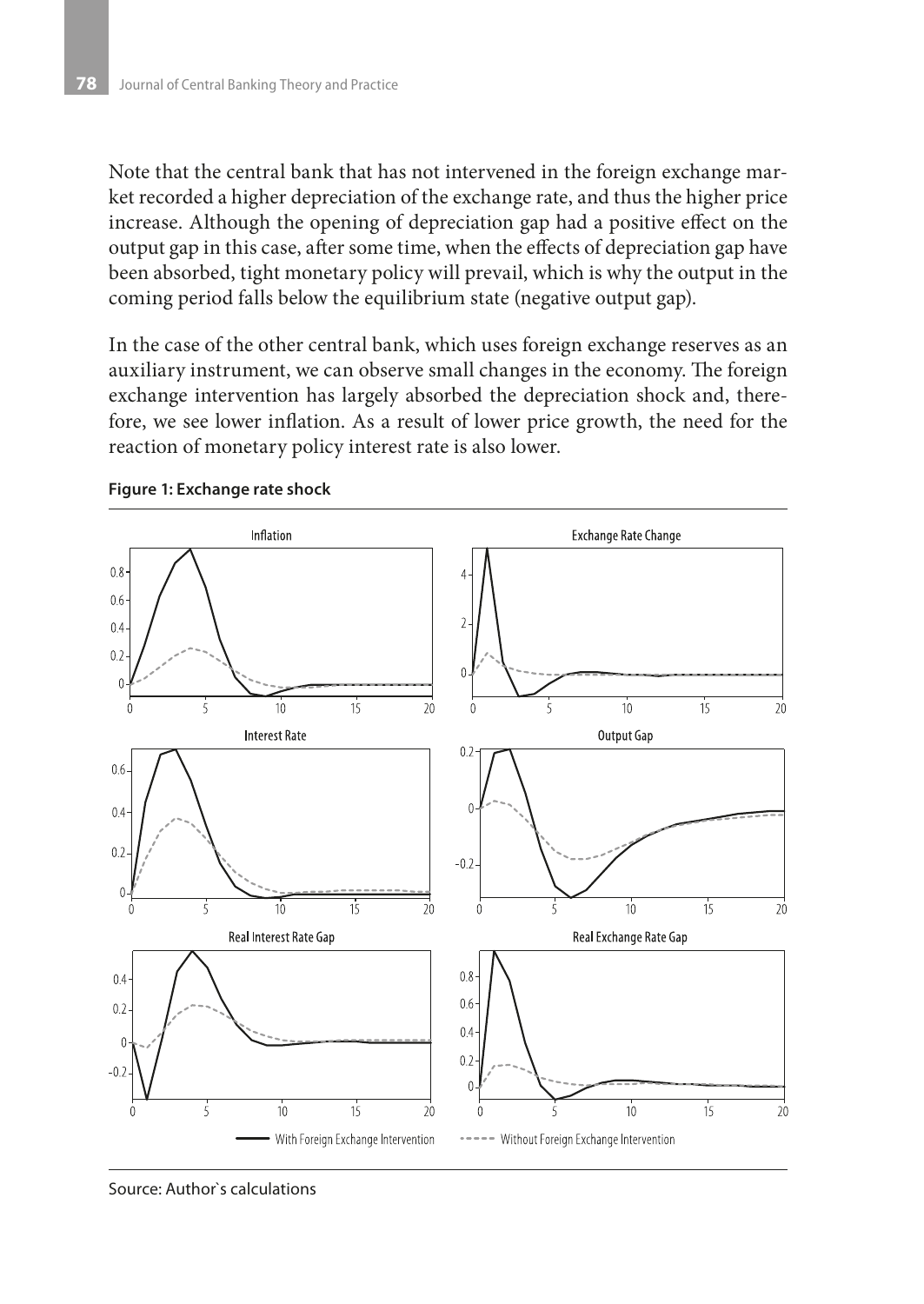Based on this example, we can see that central bank intervention can be very useful in some cases to redress the disorder in the foreign exchange market. Therefore, some central banks accumulate foreign exchange reserves at a very high level in order to have enough space for foreign exchange intervention, without the risk of foreign exchange reserves falling below the optimum level.

## **V. Conclusion**

In a fixed exchange rate regime, the central bank intervenes in order to achieve and maintain the target exchange rate. In a flexible exchange rate regime, the role of the central bank is smaller. Even then the interventions are necessary, especially if the foreign exchange market becomes unstable due to excessive shortterm volatility, trends fuelled by trade rather than fundamentals or overshoot, and the underperformance of the exchange rate, and if the economy is exposed to the shock so that the exchange rate must adjust to a new equilibrium level and the central bank has to intervene in order to avoid the collapse of the foreign exchange market and facilitate the transition to a new equilibrium.

Developing and emerging countries that have adopted inflation targeting, in addition to interest rates, have increasingly used foreign intervention as an auxiliary instrument to mitigate shocks in the foreign exchange market because the exchange rate cycles jeopardize the achievement of inflation targets. In a situation where an extreme shock impacts the foreign exchange market to such an extent that seriously endangers liquidity and leads to dysfunction of the foreign exchange market, foreign exchange reserves would be an important weapon of monetary policy. Foreign exchange reserves allow the central bank to intervene in the foreign exchange market in order to maintain liquidity, support trade and limit the exchange rate cycle that occurs due to the dynamics based on the liquidity problems, rather than to change the equilibrium exchange rate associated with the initial shock. Also, foreign reserves enable the central bank to achieve the function of the lender of last resort, which means that in terms of widespread liquidity, the central bank injects liquid assets through loans and other instruments in order to accelerate the recovery of the banking system.

This paper presents the transmission depreciation of the exchange rate shock in inflation targeting with and without the use of central bank intervention. In case of an exchange rate shock, which may be due to some instability in the foreign exchange market, it can lead to depreciation of the exchange rate. This depreciation would mean a rise in import prices, which could then spread to domestic prices. The central bank may react to the shock by increasing interest rates, which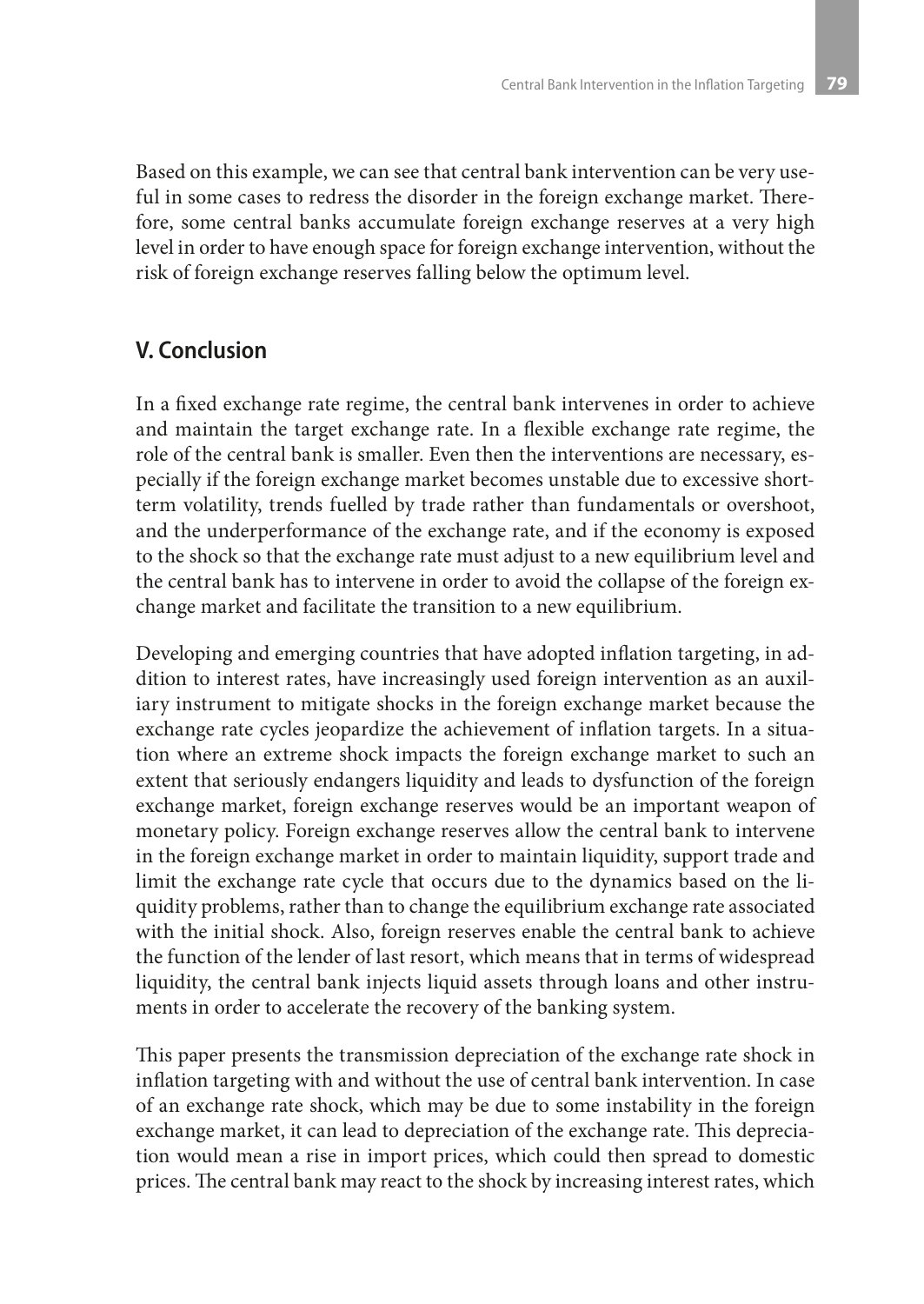would neutralize the effects of depreciation shock. However, the higher interest rate would mean a restrictive monetary policy, which would then have negative consequences on the output gap. If the central bank estimates that the exchange rate shock is temporary, it may decide to stifle the foreign exchange market instability with foreign exchange interventions, which would then require a lower response interest rate.

Econometric analysis showed that the central bank that has not intervened in the foreign exchange market recorded higher depreciation of the exchange rate, and thus a higher price increase. Although the opening of depreciation gap had a positive effect on the output gap in this case, after some time, when the effects of depreciation gap have been absorbed, tight monetary policy will prevail, which is why the output in the coming period falls below the equilibrium state (negative output gap). On the other hand, the central bank which that used currency reserves as an auxiliary instrument and intervened in the foreign exchange market has largely absorbed the depreciation shock and, therefore, we see lower inflation. As a result of lower price growth, the need for the reaction of monetary policy interest rate is also lower. Based on the examples presented in this paper, we can see that central bank intervention in some cases can be very useful in order to redress the disorder in the foreign exchange market. Therefore, some central banks accumulate foreign exchange reserves at a very high level in order to have enough space for foreign exchange intervention, without the risk of foreign exchange reserves falling below the optimum level.

Based on the above-conducted empirical research, significant implications for future research can be made. First, central bank intervention in inflation targeting is used to secure the necessary liquidity in the foreign exchange market, prevent the exchange rate cycle, prevent the currency crisis and, consequently, preclude the extreme fluctuation of the interest rate, all with the aim of achieving a defined inflation target or the inflation target range. Second, in the floating exchange rate regime, the central bank most often intervenes to counter the short-term trends in the exchange rate (the "leaning with the wind" hypothesis, the so-called pro-cyclical foreign exchange intervention). Also, foreign exchange interventions are used to correct the medium-term mismatch between the exchange rate (the "leaning against the wind" hypothesis and the so-called countercyclical foreign exchange intervention). Third, the role of a central bank intervention depends on the monetary strategy. When targeting the foreign exchange rate (fixed exchange rate), the central bank intervenes to achieve and maintain the target exchange rate. In the fixed exchange rate regime, a direct link (via the interest rate) is established between the balance of payments and the money supply. In other words, the change in the balance (imbalance) of the balance of payments is equal to the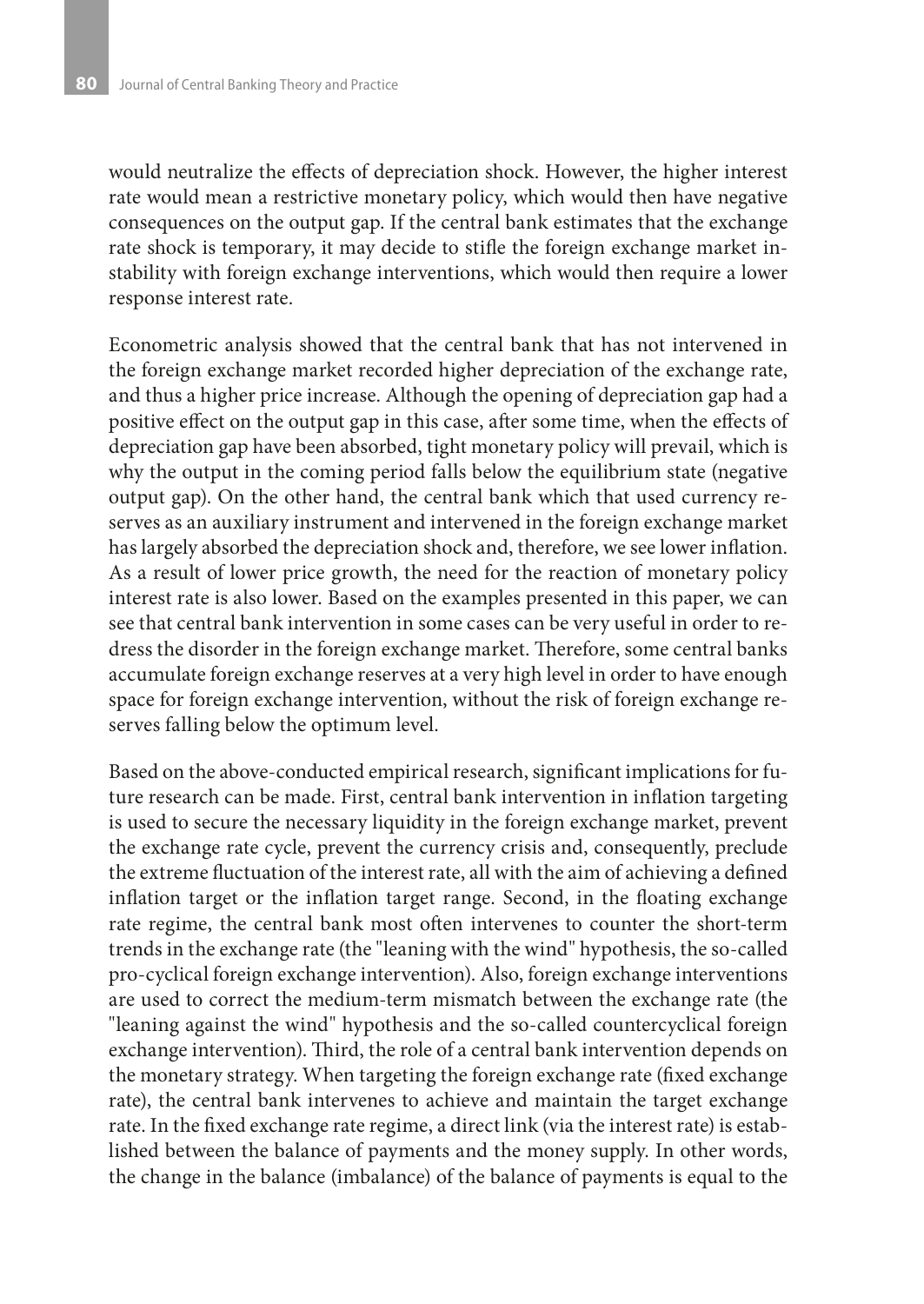change in foreign exchange reserves. The exchange rate is constant and foreign exchange reserves are changing. The link between the balance of payments and the money supply can be partially interrupted by sterilization (depending on the level of foreign exchange reserves and capital mobility). In the event of a deficit in the balance of payments, the central bank should sell foreign exchange reserves and buy domestic government bonds. In the case of a surplus, it needs to buy foreign exchange reserves and sell domestic government bonds. Monetary policy is inefficient at a fixed exchange rate (with full capital mobility). On the other hand, in the inflation targeting (flexible exchange rate), if the exchange rate cycle threatens to achieve inflation targets, the central bank should intervene in the foreign exchange market in order to achieve a defined target inflation or a range of inflation targets. In this regime, a direct connection (via the foreign exchange rate) is established between the balance of payments and the money supply. In other words, the change in the balance (imbalance) of the balance of payments is equal to the change in the exchange rate. Foreign exchange reserves are constant and the exchange rate is changing. Fiscal policy is inefficient in a flexible exchange rate (with full mobility of capital). Fourth, for a small and open economy, the movement in the exchange rate that causes changes in the value of the trade weighted effective exchange rate (both nominal and real) has a significant impact on the economy, especially on inflation and GDP. In addition, a foreign exchange rate can be broken. In this case, central bank intervention can limit the rate of exchange rate deviation thus avoiding such a negative impact and the need for costly real macroeconomic adjustment. In the flexible exchange rate regime, there is no target exchange rate and interventions are aimed at correcting and preventing excessive and persistent volatility of the exchange rate, but not against the exchange rate changes that are in line with the fundamentals. If the pressure on the exchange rate reflects the fundamental economic forces, then it is not necessary to intervene but to adjust the exchange rate. The optimal degree of exchange rate flexibility depends on a number of country-specific features, including: openness of the economy, rigidity of prices and earnings, the level of short-term and medium-term exchange rate transfers, the possibility of substituting domestic and imported goods, the state of the banking system, and the volume and nature of the financial dollarization. Fifth, in inflation targeting, central bank intervention in the foreign exchange market should not jeopardize the achievement of price stability or the inflation target. Also, achieving low inflation in the medium-term horizon should be achieved by avoiding unnecessary instability in the yield, interest rate and exchange rate. In other words, the central bank must make sure that any inflationary or deflationary impacts due to interventions do not generate inflation out of the target. Finally, central bank intervention in the inflation targeting should be compatible with the short-term goals of macroeconomic policy. In other words, the macroeconomic policy of central bank intervention should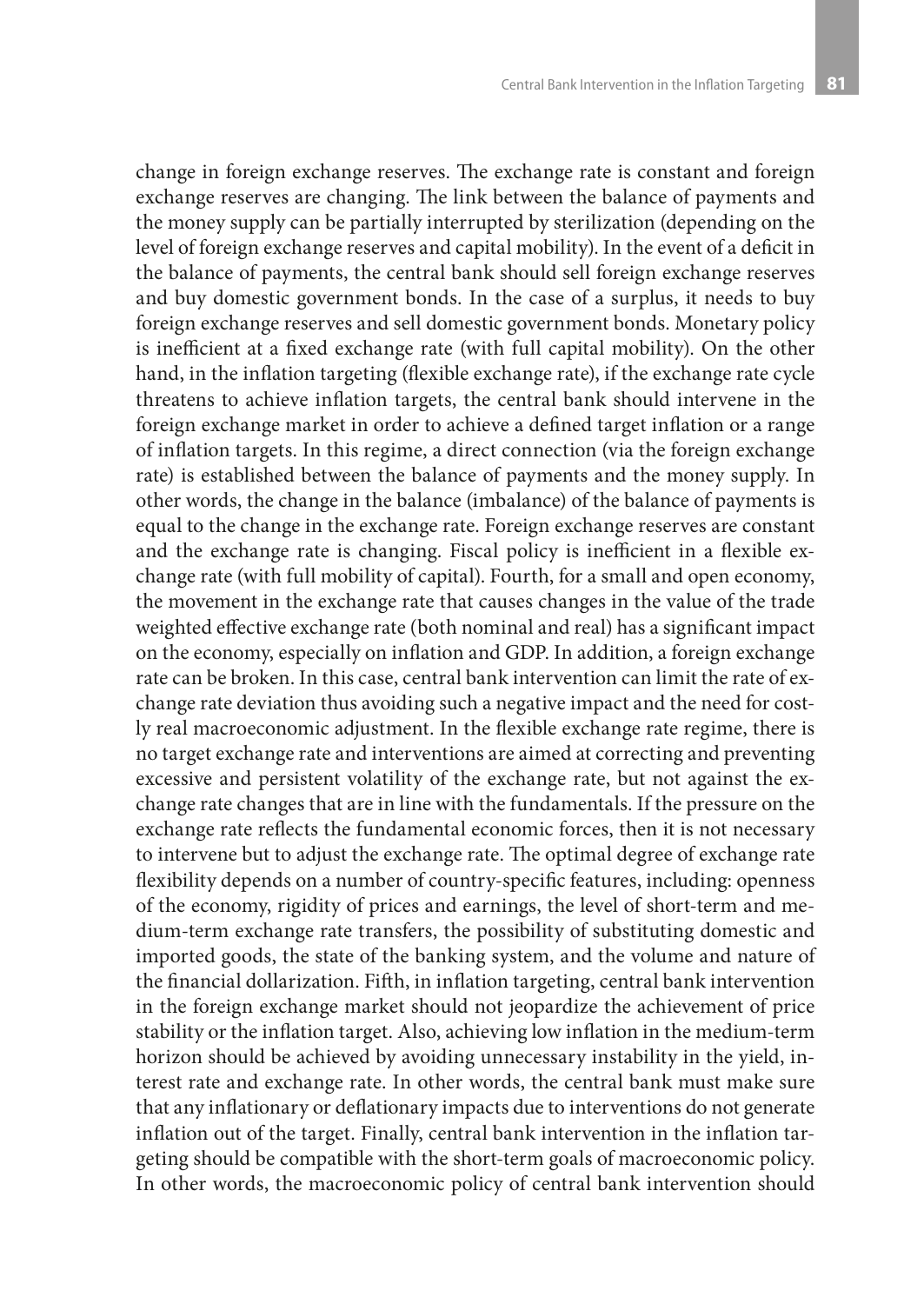keep achieving full employment and low inflation (internal equilibrium) and current account sustainability (external equilibrium). Further empirical research is needed to point out positive consequences of central bank interventions and their importance in the absorption of internal and external shocks, the prevention of cyclical movements in the foreign exchange market, the prevention of exchange rate cycles, and the positive impact on nominal and real macroeconomic variables, which are significantly analysed in this paper. Empirical results in this paper can be used as suggestions and recommendations for the implementation of macroeconomic (monetary) policy.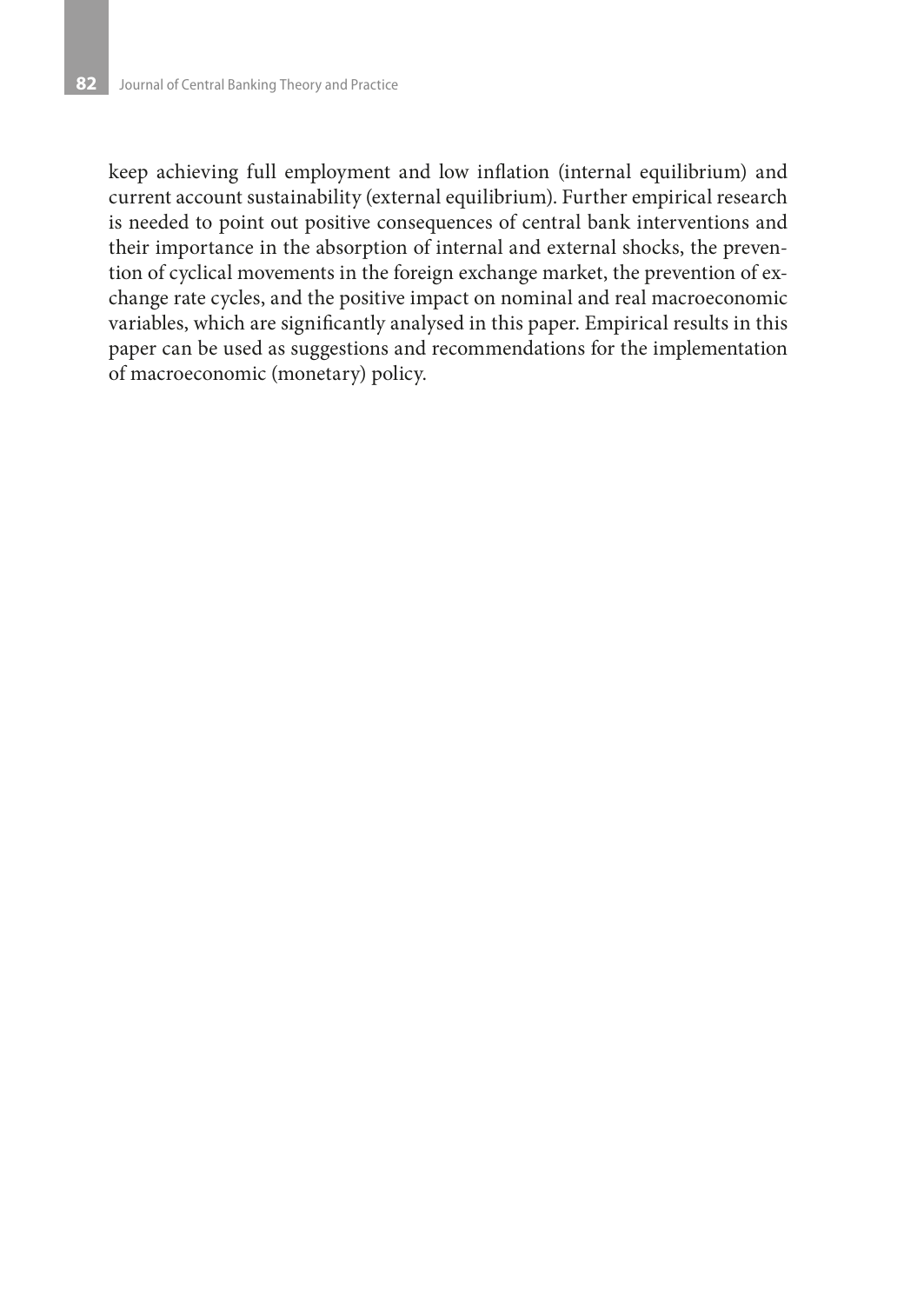#### **References**

- 1. Abbuy, K.E., 2018. An Empirical Test for the Effectiveness of Central Bank Interventions in Foreign Exchange Markets: An Application to the Canadian and Swiss Central Banks. MPRA.
- 2. Adler, G. and Tovar, C. E., 2011. Foreign Exchange Intervention: A Shield Against Appreciation Winds? *IMF Working Paper* WP/11/165.
- 3. Adler, G. and Tovar, C. E., 2014. Foreign exchange interventions and their impact on exchange rate levels. *Monetaria, Centro de Estudios Monetarios Latinoamericanos*.
- 4. Atish, R.G., Ostry, J.D. and Chamon, M., 2014. Two Targets, Two Instruments: Monetary and Exchange Rate Policies in Emerging Market Economies. International Monetary Fund.
- 5. Basu, K. and Varoudakis, A., 2013. How to move the exchange rate if you must: the diverse practice of foreign exchange intervention by central banks and a proposal for doing it better. *World Bank Policy Research Working Paper* 6460.
- 6. Berganza J.C. and Broto, C., 2012. Flexible inflation targets, forex interventions and exchange rate volatility in emerging countries. *Journal of International Money & Finance*.
- 7. Blanchard, O., G. Adler and de Carvalho Filho, I., 2015. Can Foreign Exchange Intervention Stem Exchange Rate Pressures from Global Capital Flow Shocks? *NBER Working Paper* 21427.
- 8. Broto, C., 2013. The effectiveness of forex interventions in four Latin American countries. *Emerging Markets Review*.
- 9. Canzoneri, M. and Cumby, R., 2013. Optimal Foreign Exchange Intervention in an Inflation Targeting Regime: some cautionary tales.
- 10. Cavallino, P., 2017. Capital Flows and Foreign Exchange Intervention. International Monetary Fund, mimeo.
- 11. Chang, R., 2017. Foreign Exchange Intervention Redux. Rutgers University and NBER.
- 12. Cheng, A., Das, K. and Shimatani, T., 2013. Central bank intervention and exchange rate volatility: Evidence from Japan using realized volatility. *Journal of Asian Economics*.
- 13. Choi, E.K. and Jin, H., 2014. Currency intervention and consumer welfare in an open economy. *International Review of Economic & Finance*.
- 14. Cun, W. and Li, J., 2016. Sterilized Intervention and Optimal Chinese Monetary Policy.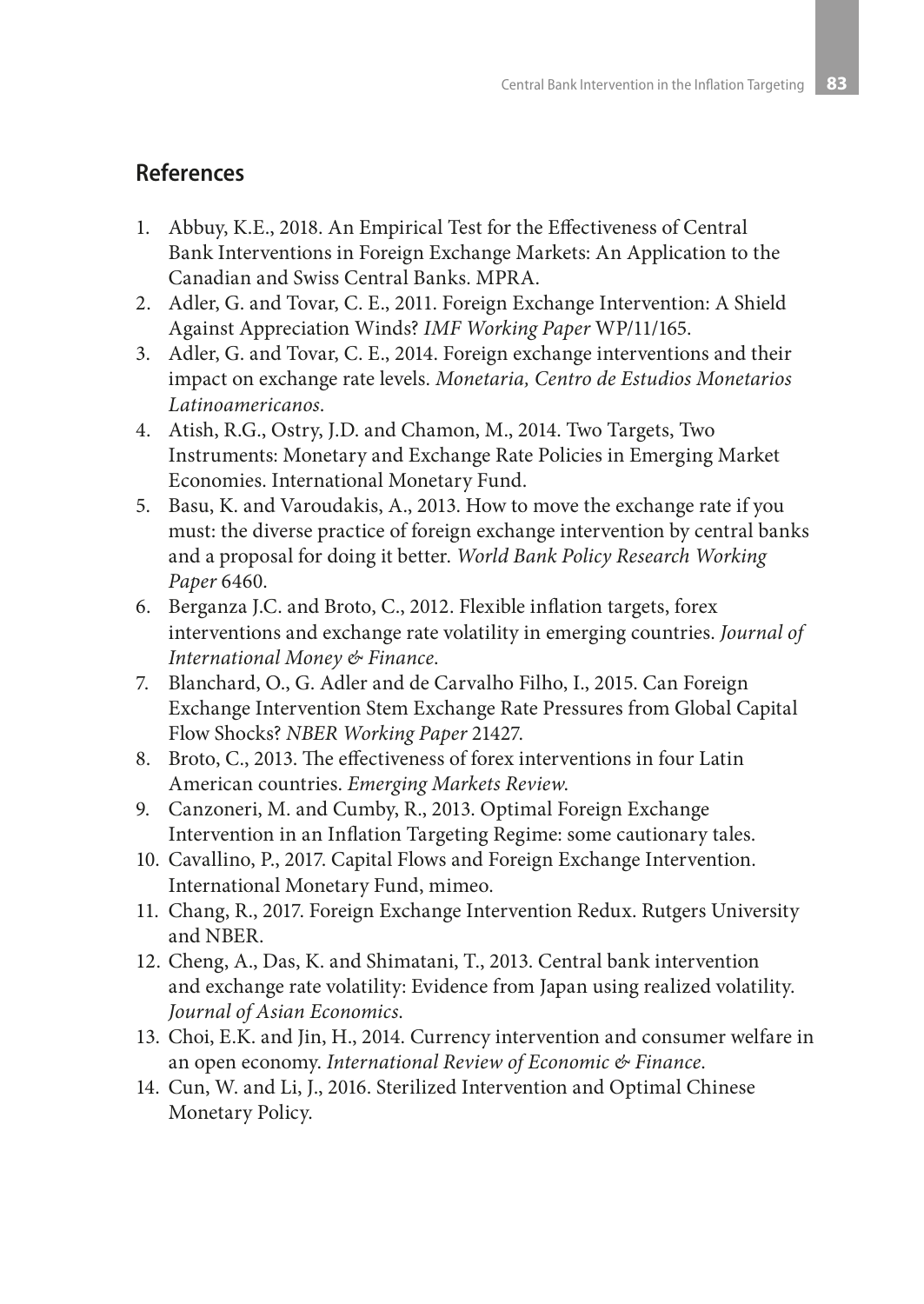- 15. Daude, C., Levy Yeyati, E. and Nagengast, A., 2014. On the effectiveness of exchange rate intervention in emerging markets. *OECD Development Centre Working Paper* 324.
- 16. Dutt, D. 2018. The Costs of Foreign Exchange Intervention. Allied Social Science Association Conference 2018 Philadelphia, United States.
- 17. Fabris, N. 2018. Challenges for Modern Monetary Policy. *Journal of Central Banking Theory and Practice*,7(2), pp. 5-24.
- 18. Fabris, N. 2019. Cashless Society The Future of Money or a Utopia?", *Journal of Central Banking Theory and Practice*, 8 (1), pp. 53-66.
- 19. Fanelli, S. and Straub, L., 2017. A Theory of Foreign Exchange Interventions. MIT.
- 20. Fatum, R. 2015. Foreign exchange intervention when interest rates are zero: Does the portfolio balance channel matter after all? *Journal of International Money and Finance*, Vol. 57, Issue C.
- 21. Fatum, R. & Yamamoto, Y., 2014. Large versus Small FX Interventions. *Journal of Banking and Finance*, Vol. 43
- 22. Fatum R., Pedersen J. and Sorensen, P.N., 2013. The intraday effects of central bank intervention on exchange rate spreads. *Journal of International Money and Finance*.
- 23. Fernandes, G., 2013. Interventions in the Brazilian Foreign Exchange Market: An Empirical Investigation of the Determinants. *Itaú. Working Paper* No. 9.
- 24. Fratzscher, M., Gloede, O., Menkhoff, L. Sarno, L. and Stöhr, T., 2017. When is foreign exchange intervention effective? Evidence from 33 countries. *German Institute for Economic Research, DIW Berlin, Discussion Papers* 1518.
- 25. Fry-McKibbin, R.A. and Wanaguru., S., 2013. Currency intervention: A case study of an emerging market. *Journal of International Money and Finance*.
- 26. Garcia, C. J, Restrepo, J.E. and Roger, S., 2011. How much should inflation targeters care about the exchange rate? *Journal of International Money and Finance* 30(7), 1590-1617.
- 27. Goyal A. and Arora, S., 2012. The Indian exchange rate and central bank action: An EGARCH analysis. *Journal of Asian Economics*.
- 28. Guler, A. 2020. Does Monetary Policy Credibility Help in Anchoring Inflation Expectations? Evidence from Six Inflation Targeting Emerging Economies. *Journal of Central Banking Theory and Practice*, 10 (1), pp. 93- 112.
- 29. Humpage, O. F., 2013. The Limitations of Foreign-Exchange Intervention: Lessons from Switzerland. Federal Reserve Bank of Cleveland.
- 30. Jin, H. and Choi, E.K., 2013. Profits and losses from currency intervention. *International Review of Economic & Finance*.